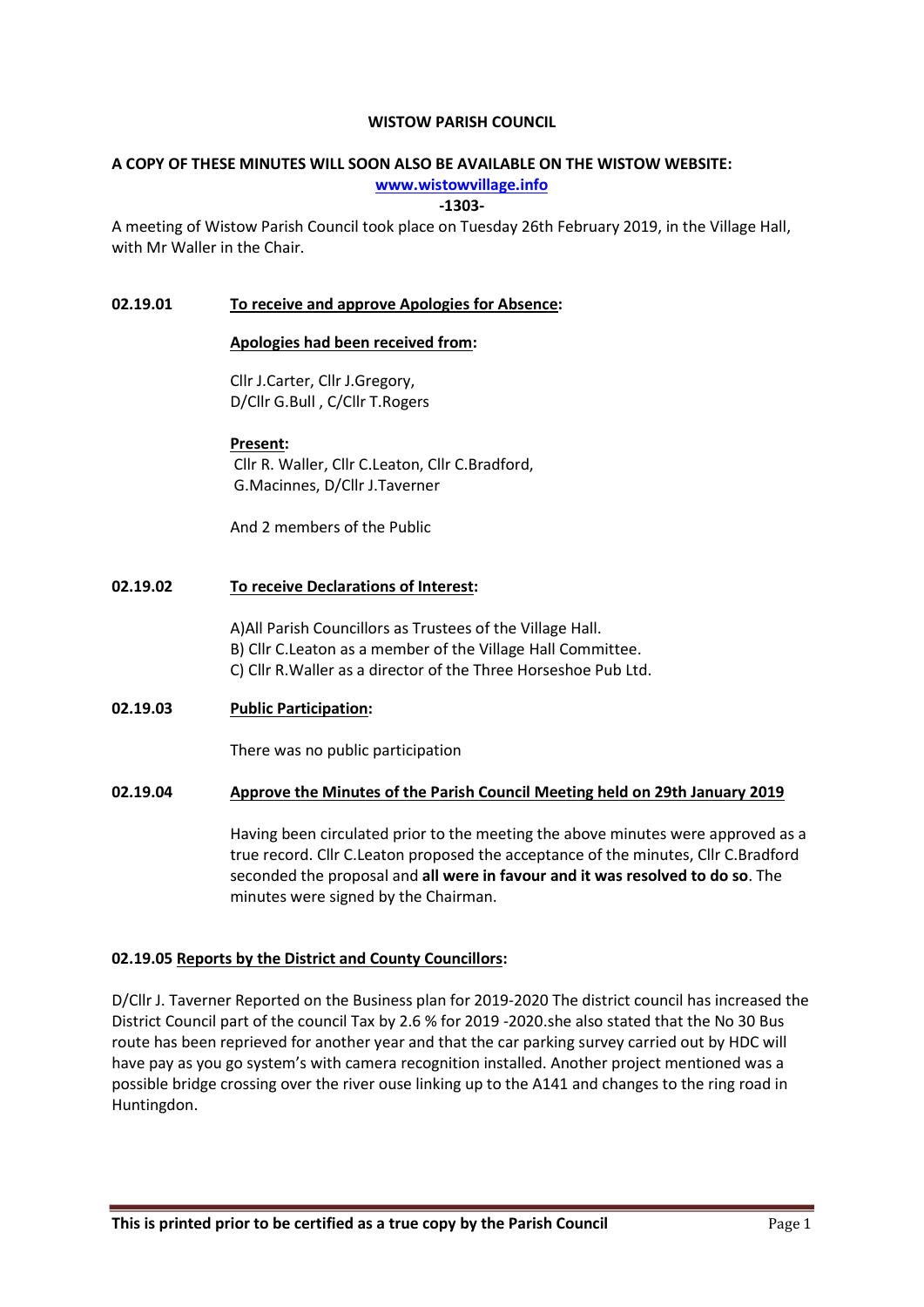02.19.06

## Matters arising or carried forward from the previous meeting:

- 1 Members noted the Precept notification received from of HDC £15,000 for 2019/2020
- 2 The MVAS new battery has been received from westcotec and has already been put into operation .
- 3 Balfour Beatty new contract was signed by the chairman and members discussed the obsolete lighting in the village. It was proposed by Cllr G. Macinnes that quotes should be sought for changing the heads to LED lighting seconded by Cllr Waller and it was resolved to do so. The clerk will contact Balfour Beatty
- 4 Defibrillator update Cllr C.Bradford will approach the Pub owners to see if the Defibrillator can be located there.
- 5 Co-option for the vacancy process started, the position has been advertised on both Facebook Pages, 2 people have lodged an interest.

#### 02.19.07 Notification of planning:

1 PARISH COUNCIL CONSULTATION – APPLICATION REF. 19/00093/FUL Erection of a single 2 bedroom cottage bungalow Land South West Of Mill Farm Cottage Mill Road Wistow.

Members discussed the application and it was proposed by Cllr. C.Bradford and seconded by Cllr C. Leaton that the application be refused all were in favour and it resolved to do so, the clerk will formulate a reply to HDC

## 02.19.08 Finance:

To approve accounts for payment: 26th February 2019

| <b>Date</b> | Ref. No. | Pavee         | <b>Description</b>           | Amount |
|-------------|----------|---------------|------------------------------|--------|
| 26/02/2019  | 388      | westcotec     | <b>Myas Battery</b>          | 105.00 |
| 26/02/2019  | 389      | CCC           | <b>Street lighting power</b> | 489.85 |
| 26/02/2019  | 390      | <b>Mr Tew</b> | <b>Clerks Wages</b>          | 296.00 |

## To note income received:

There was no income to report this month

| <b>Date</b> | Ref. No. | Payee | <b>Description</b> | Amount |
|-------------|----------|-------|--------------------|--------|
|             |          |       |                    |        |
|             |          |       |                    |        |

Cllr R.Waller proposed that the accounts be approved for payment. Cllr C.Leaton seconded the proposal, all were in favour and it was resolved to do so. The chairman signed the list of payments on the agenda, Cllr C.Leaton countersigned the Payments.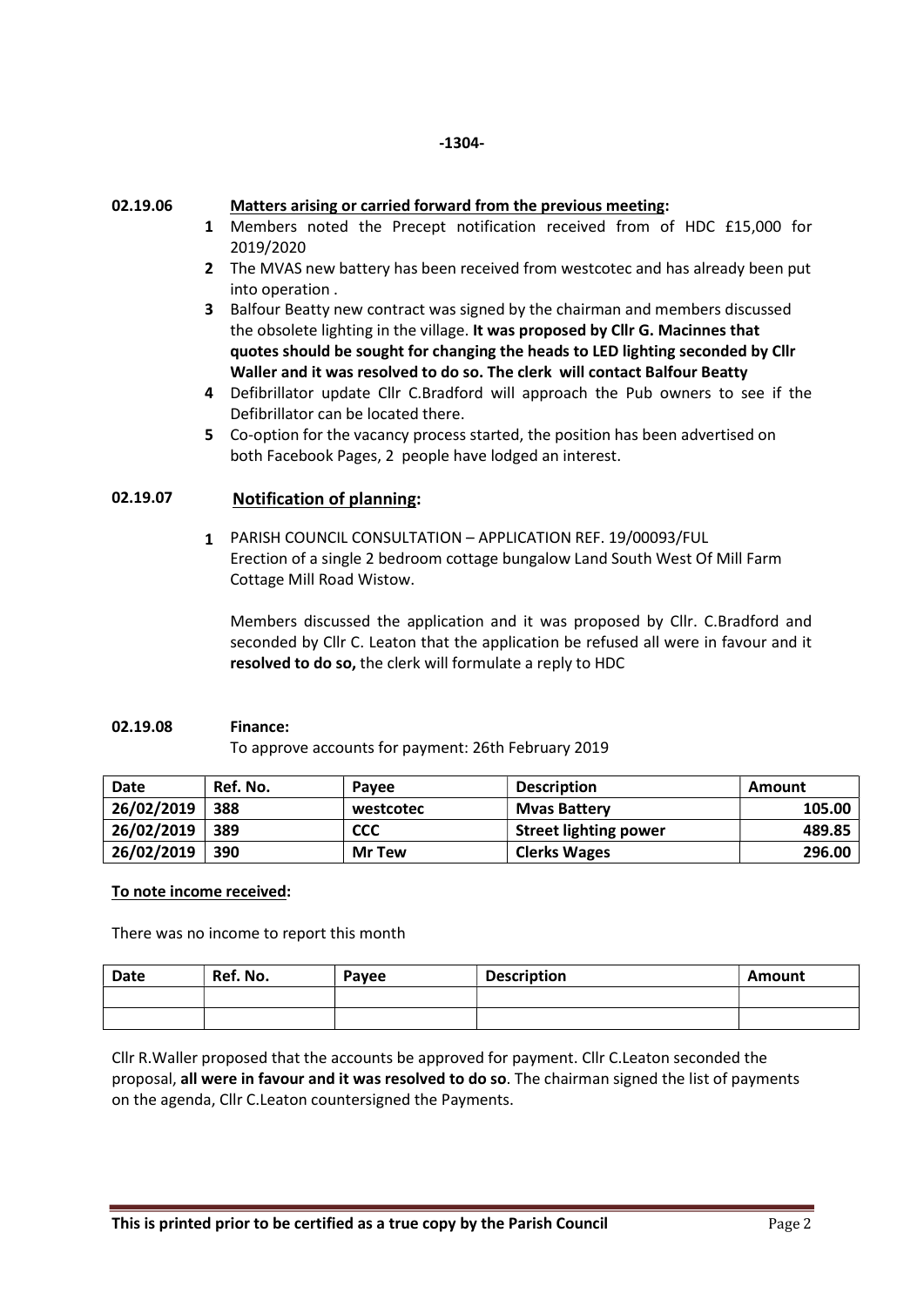#### -1305-

#### 02.19.09 Traffic, Highways & Road Safety:

- 1 PC17 Lighting reported again to Balfour Beatty, members to discuss PC16 Agenda item 02.19.06.3, the chairman will approach the owner to see if the issue can be resolved.
- 2 Cllr C.Leaton asked about traffic calming in the village, the clerk explained the LHI process and a scheme should be looked into so that a bid to CCC could be submitted. The next submission date is in July 2019, the clerk will send out details of calming measures that might be appropriate. It was proposed by Cllr Leaton and seconded by Cllr Waller that a media poll should be put on the 2 facebook sites to gauge resident's ideas; The clerk will formulate a poll.

## 02.19.10 Village Maintenance:

Email Received ref Dog Fouling in the village the Parish Council will monitor the situation and look at different signage.

Playground inspections are now up to date and the Parish Council will continue monitoring the equipment in the Play park for further damage, and to take remedial action when necessary.

Members discussed a Litter pick (April 18th was suggested) litter pick tools and hi Vis vests will be supplied Cllr G. Macinnes will liaise with other organisations in the village.

# 02.19.11 Policing Matters:

Wistow Fen Lane – Police received a report of suspected hare-coursers in a silver off-road vehicle operating on land near Wistow Fen Lane

## 02.19.12 Correspondence and Communications:

- 02.19.12.1 Huntingdonshire Local plan 2036 The plan should be adopted by early May.
- 02.19.12.2 Balfour Beatty expiration of contract in Oct 2018, new contract now signed.
- 02.19.12.3 Councillor vacancy published, co-option procedure started the position will be filled at the March meeting.
- 02.19.12.4 Applegarth Planning application response sent to HDC
- 02.19.12.5 Communities framework sent out by Capalc
- 02.19.12.6 Planning application received ref: land south of Mill Farm the Parish Councils response sent to HDC.
- 02.19.12.7 Invoice received from CCC ref street lighting electricity a cheque has been sent to CCC
- 02.19.12.8 Cambridge County Council emergency flood preparedness advice.
- 02.19.12.9 TWM traffic control notice.

All correspondence was circulated throughout February - to all members. And taken as read.